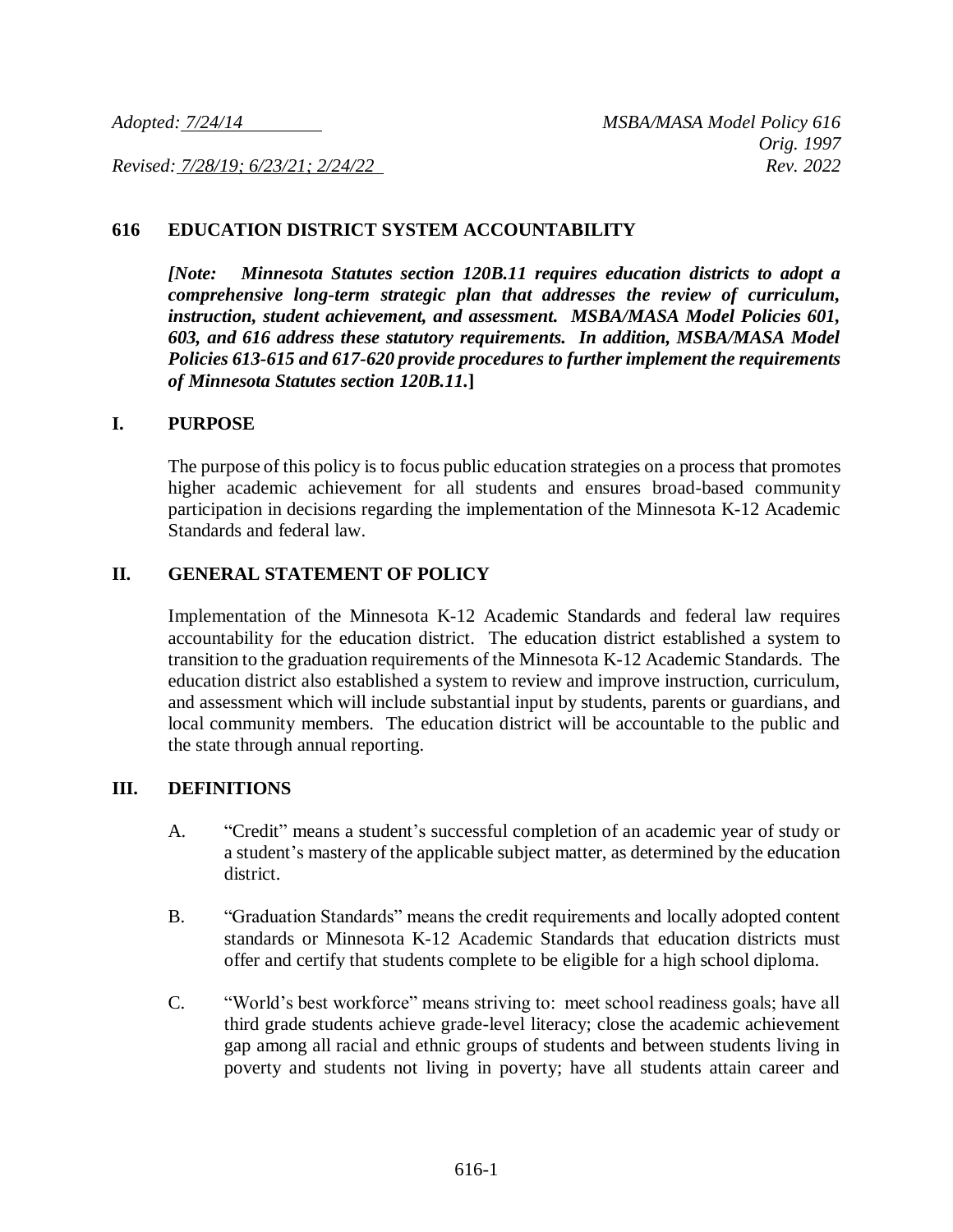college readiness before graduating from high school; and have all students graduate from high school.

## **IV. ESTABLISHMENT OF GOALS; IMPLEMENTATION; EVALUATION AND REPORTING**

## A. Education District Goals

- 1. The education district board has established education district-wide goals that provide broad direction for the education district. Incorporated in these goals are the graduation and education standards contained in the Minnesota K-12 Academic Standards and federal law. The broad goals shall be reviewed annually and approved by the education district board. The education district board shall adopt annual goals based on the recommendations of the education district's Advisory Committee.
- 2. The Advisory Committee is established by the education district board to ensure active community participation in all phases of planning and improving the instruction and curriculum affecting state and district academic standards.
- 3. The education district-wide improvement goals should address recommendations identified through the Advisory Committee process. The education district's goal setting process will include consideration of individual site goals. Education district goals may also be developed through an education effectiveness program, an evaluation of student progress committee, or through some other locally determined process.
- B. System for Reviewing All Instruction and Curriculum. Incorporated in the process will be analysis of the education district's progress toward implementation of the Minnesota Academic Standards. Instruction and curriculum shall be reviewed and evaluated by taking into account strategies and best practices, student outcomes, principal evaluations under Minnesota Statutes section 123B.147, and teacher evaluations under Minnesota Statutes section 122A.40 or 122A.41.

# *[Insert Local Cycle in this space]*

- C. Implementation of Graduation Requirements
	- 1. The Advisory Committee shall also advise the education district board on implementation of the state and local graduation requirements, including K-12 curriculum, assessment, student learning opportunities, and other related issues. Recommendations of the Advisory Committee shall be published annually to the community. The education district board shall receive public input and comment and shall adopt or update this policy at least annually.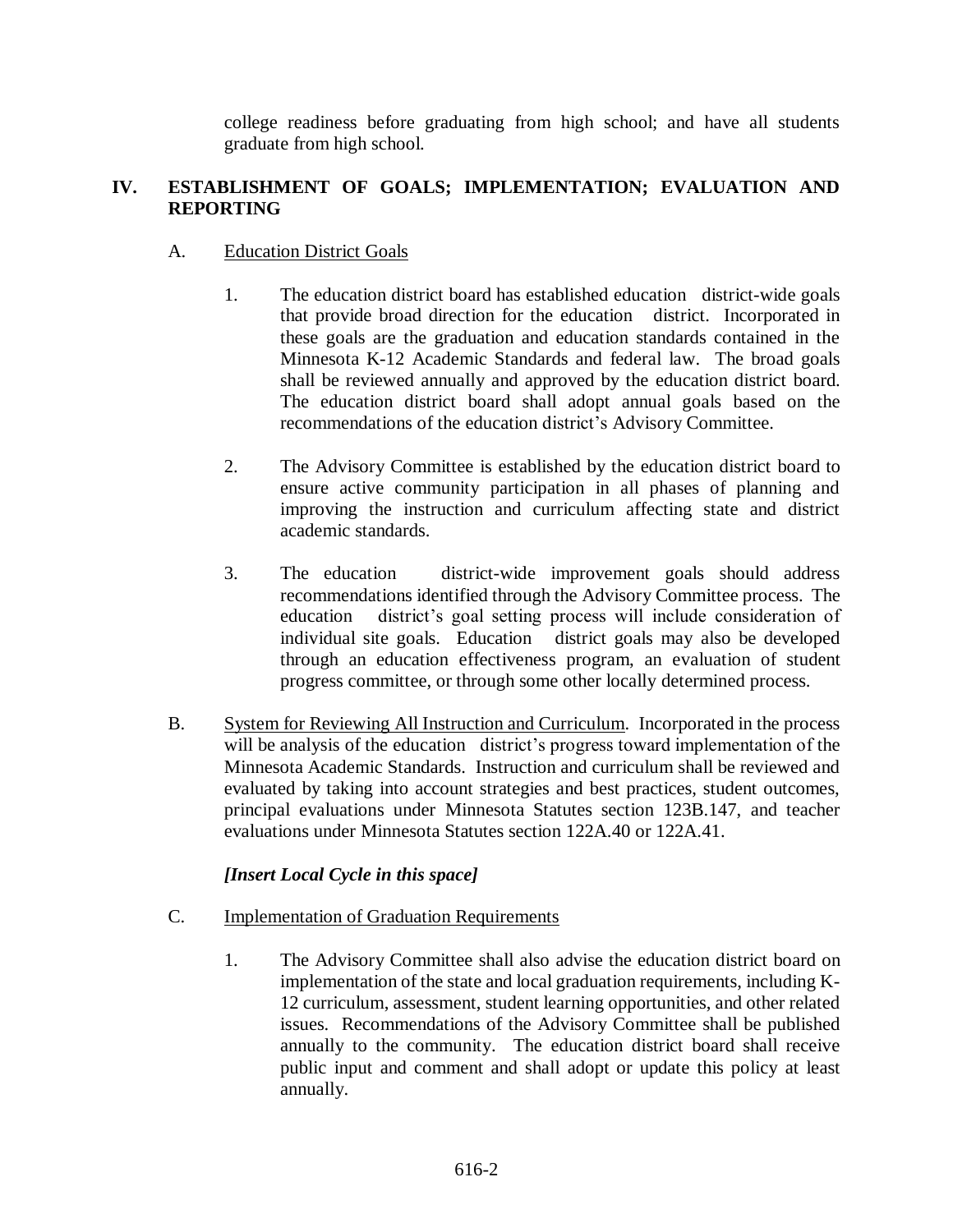- 2. The education district board shall annually review and determine if student achievement levels at each school site meet federal expectations. If the education district board determines that student achievement levels at a school site do not meet federal expectations and the site has not made adequate yearly progress for two consecutive school years, the Advisory Committee shall work with the school site to adopt a plan to raise student achievement levels to meet federal expectations. The Advisory Committee may seek assistance from the Commissioner of the Minnesota Department of Education (MDE) (Commissioner) in developing a plan which must include parental involvement components.
- 3. The educational assessment system component utilized by the education district board to measure individual students' educational progress must be based, to the extent annual tests are administered, on indicators of achievement growth that show an individual student's prior achievement. Indicators of achievement and prior achievement must be based on highly reliable statewide or districtwide assessments. The education district board will utilize models developed by the Commissioner for measuring individual student progress. The education district board must coordinate with MDE in evaluating school sites and continuous improvement plans, consistent with best practices.

## D. Comprehensive Continuous Improvement of Student Achievement

- 1. By September 1 of each year, the Advisory Committee will meet to advise and assist the education district in the implementation of the education district system accountability and comprehensive continuous improvement process.
- 2. The Advisory Committee, working in cooperation with other committees of the education district [*such as the Technology, Educational Effectiveness, Grade Level, Site Instruction, Curriculum and Assessment Committees, etc.*], will provide active community participation in:
	- a. Reviewing the education district instructional and curriculum plan, with emphasis on implementing the Minnesota K-12 Academic Standards;
	- b. Identifying annual instruction and curriculum improvement goals for recommendation to the education district board;
	- c. Making recommendations regarding the evaluation process that will be used to measure education district progress toward its goals; and,
	- d. Advising the education district board about development of the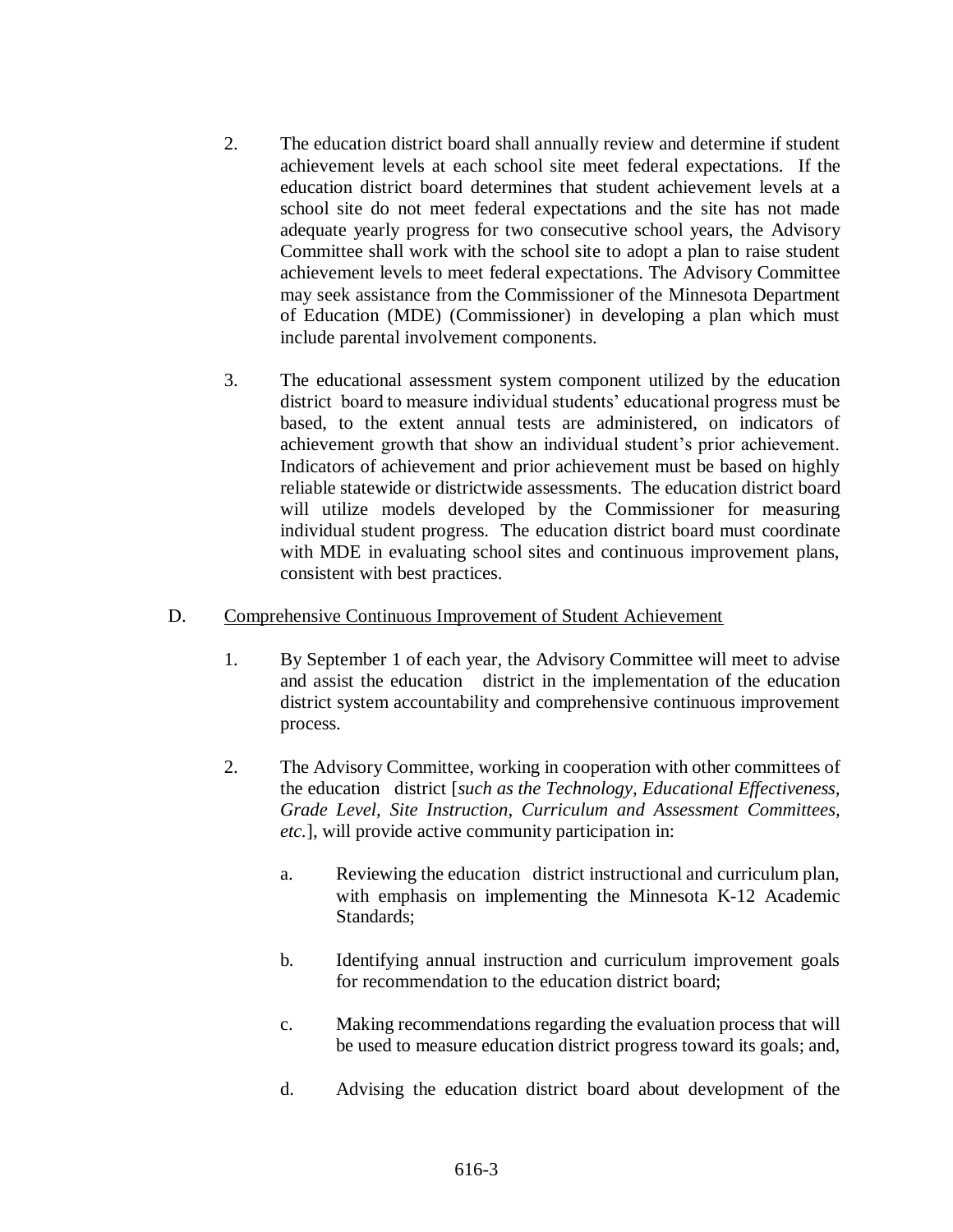annual budget.

- 3. The Advisory Committee shall meet the following criteria:
	- a. The Advisory Committee shall ensure active community participation in all planning for instruction and curriculum affecting Graduation Standards.
	- b. The Advisory Committee shall make recommendations to the education district board on education district-wide standards, assessments, and program evaluation.
	- c. Building teams may be established as subcommittees to develop and implement an education effectiveness plan and to carry out methods to improve instruction, curriculum, and assessments as well as methods to use technology in meeting the education district improvement plan.
	- d. A local plan to evaluate student progress, using a local process, shall be used for developing a plan for assessment of student progress toward the Graduation Standards, as well as program evaluation data for use by the Advisory Committee in the instruction and curriculum review process. This plan shall annually be approved by the education district board.
- 4. The Advisory Committee shall, when possible, be comprised of at least twothirds community representatives and shall reflect the diversity of the community. To the extent possible, the Advisory Committee shall reflect the diversity of the education district and its school sites and include teachers, parents, support staff, students, and other community residents. Included in its membership should be:
	- a. The Director of Curriculum (or similar educational leader)
	- b. Principal
	- c. Education district Board Member
	- d. Student Representative
	- e. One teacher from each building or instructional level
	- f. Two parents from each building or instructional level
	- g. Two residents without school-aged children, non-representative of local business or industry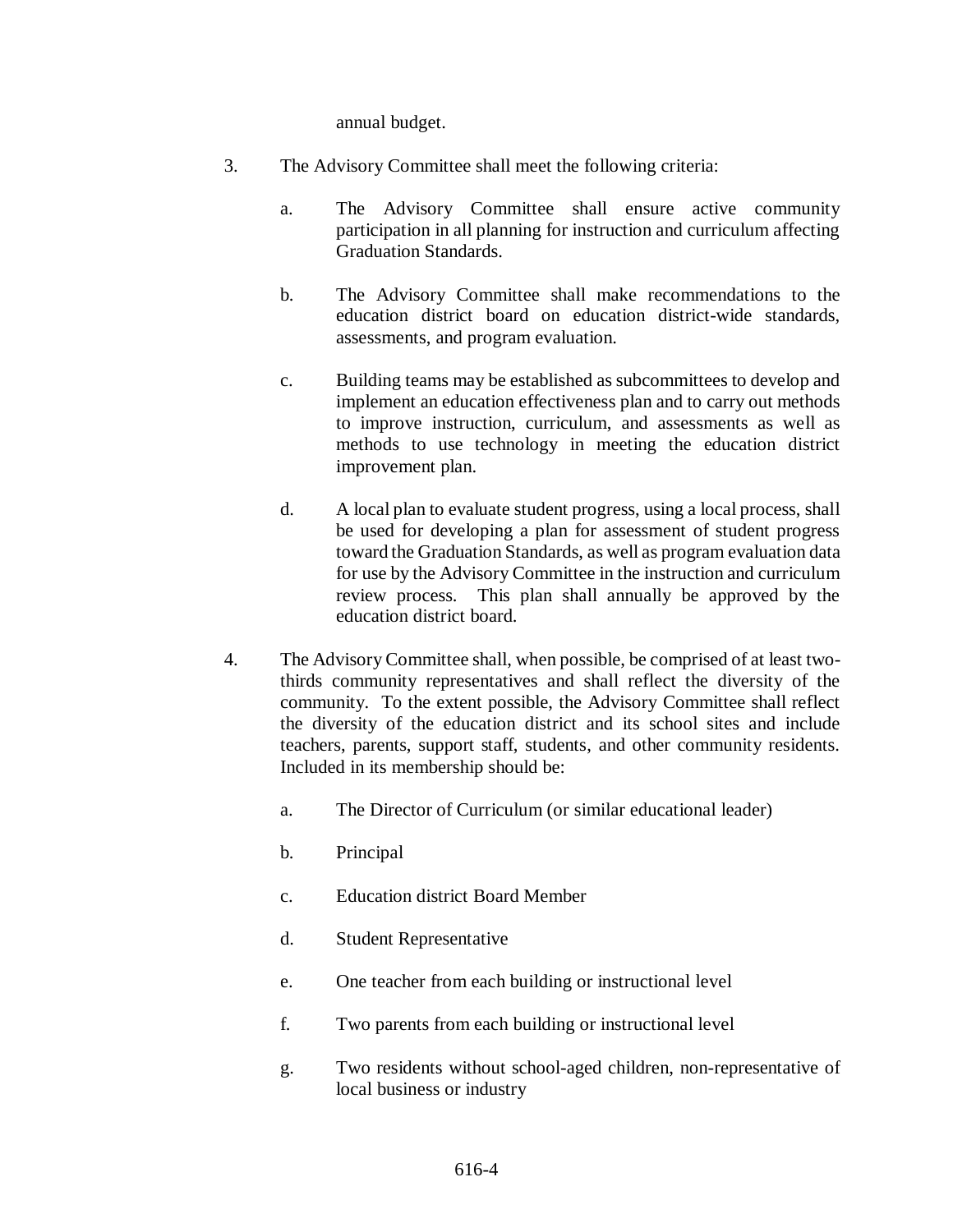- h. Two residents representative of local business or industry
- i. District Assessment Coordinator (if different from "a." above)

## *[Note: This Advisory Committee composition is a model only.]*

- 5. Translation services should be provided to the extent appropriate and practicable.
- 6. The Advisory Committee shall meet the following timeline each year:
	- Month: Organizational meeting of the Committee to review the authorizing legislation and the roles and responsibilities of the Committee as determined by the education district board.
	- Month(s): Agree on the process to be used. Become familiar with the instruction and curriculum of the cycle content area.
	- Month(s): Review evaluation results and prepare recommendations.
	- Month: Present recommendations to the education district board for its input and approval.
- E. Evaluation of Student Progress Committee. A committee of professional staff shall develop a plan for assessment of student progress toward Literacy by Grade 3, the Graduation Standards, as well as program evaluation data for use by the Advisory Committee to review instruction and curriculum, cultural competencies, including cultural awareness and cross-cultural communication, and student achievement at the school site. This plan shall annually be approved by the education district board.
- F. Reporting
	- 1. Consistent with Minnesota Statutes section 120B.36, Subd. 1, the education district board shall publish a report in the local newspaper with the largest circulation in the district, by mail, or by electronic means on the education district website. The education district board shall hold an annual public meeting to review and revise, where appropriate, student achievement goals, local assessment outcomes, plans, strategies, and practices for improving curriculum and instruction and cultural competency and efforts to equitably distribute diverse, effective, experienced, and in-field teachers, and to review education district success in realizing the previously adopted student achievement goals and related benchmarks and the improvement plans leading to the world's best workforce. The education district board must transmit an electronic summary of its report to the Commissioner in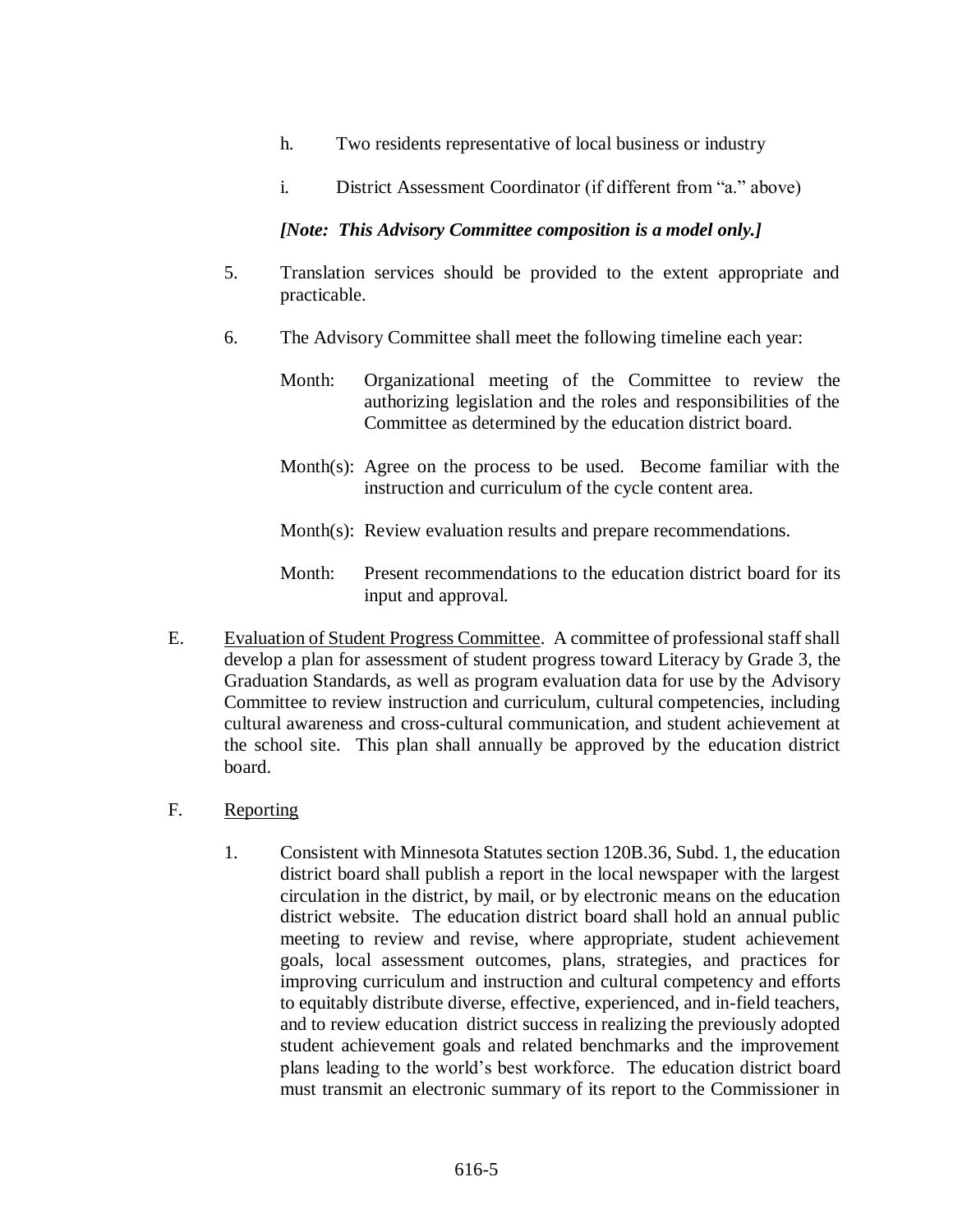the form and manner the Commissioner determines. The education district shall periodically survey affected constituencies in their native languages, where appropriate and practicable, about their connection to and level of satisfaction with school. The education district shall include the results of this evaluation in its published reports and in its summary report to the Commissioner.

2. The school performance report for a school site and an education district must include performance reporting information and calculate proficiency rates as required by the most recently reauthorized Elementary and Secondary Education Act.

| <b>Legal References:</b> | Minn. Stat. § 120B.018 (Definitions)                                     |
|--------------------------|--------------------------------------------------------------------------|
|                          | Minn. Stat. § 120B.02 (Educational Expectations and Graduation           |
|                          | Requirements for Minnesota's Students)                                   |
|                          | Minn. Stat. § 120B.11 (School District Process for Reviewing Curriculum, |
|                          | Instruction, and Student Achievement; Striving for the World's Best      |
|                          | Workforce)                                                               |
|                          | Minn. Stat. § 120B.35 (Student Academic Achievement and Growth)          |
|                          | Minn. Stat. § 120B.36 (School Accountability)                            |
|                          | Minn. Stat. § 122A.40 (Employment; Contracts; Termination)               |
|                          | Minn. Stat. § 122A.41 (Teacher Tenure Act; Cities of the First Class;    |
|                          | Definitions)                                                             |
|                          | Minn. Stat. § 123B.04 (Site Decision Making; Individualized Learning     |
|                          | Agreement; Other Agreements)                                             |
|                          | Minn. Stat. § 123B.147 (Principals)                                      |
|                          | Minn. Rules Parts 3501.0640-3501.0655 (Academic Standards for            |
|                          | Language Arts)                                                           |
|                          | Minn. Rules Parts 3501.0700-3501.0745 (Academic Standards for            |
|                          | Mathematics)                                                             |
|                          | Minn. Rules Parts 3501.0820 (Academic Standards for the Arts)            |
|                          | Minn. Rules Parts 3501.0900-3501.0955 (Academic Standards in Science)    |
|                          | Minn. Rules Parts 3501.1300-3501.1345 (Academic Standards for Social     |
|                          | Studies)                                                                 |
|                          | Minn. Rules Parts 3501.1400-3501.1410 (Academic Standards for Physical   |
|                          | Education)                                                               |
|                          | 20 U.S.C. § 6301, et seq. (Every Student Succeeds Act)                   |
| <b>Cross References:</b> | MSBA/MASA Model Policy 104 (School District Mission Statement)           |
|                          | MSBA/MASA Model Policy 601 (School District Curriculum and               |
|                          | <b>Instruction Goals</b> )                                               |
|                          | MSBA/MASA Model Policy 613 (Graduation Requirements)                     |
|                          | MSBA/MASA Model Policy 614 (School District Testing Plan and             |
|                          | Procedure)                                                               |
|                          | MSBA/MASA<br>Policy<br>Model<br>615<br>(Testing)<br>Accommodations,      |